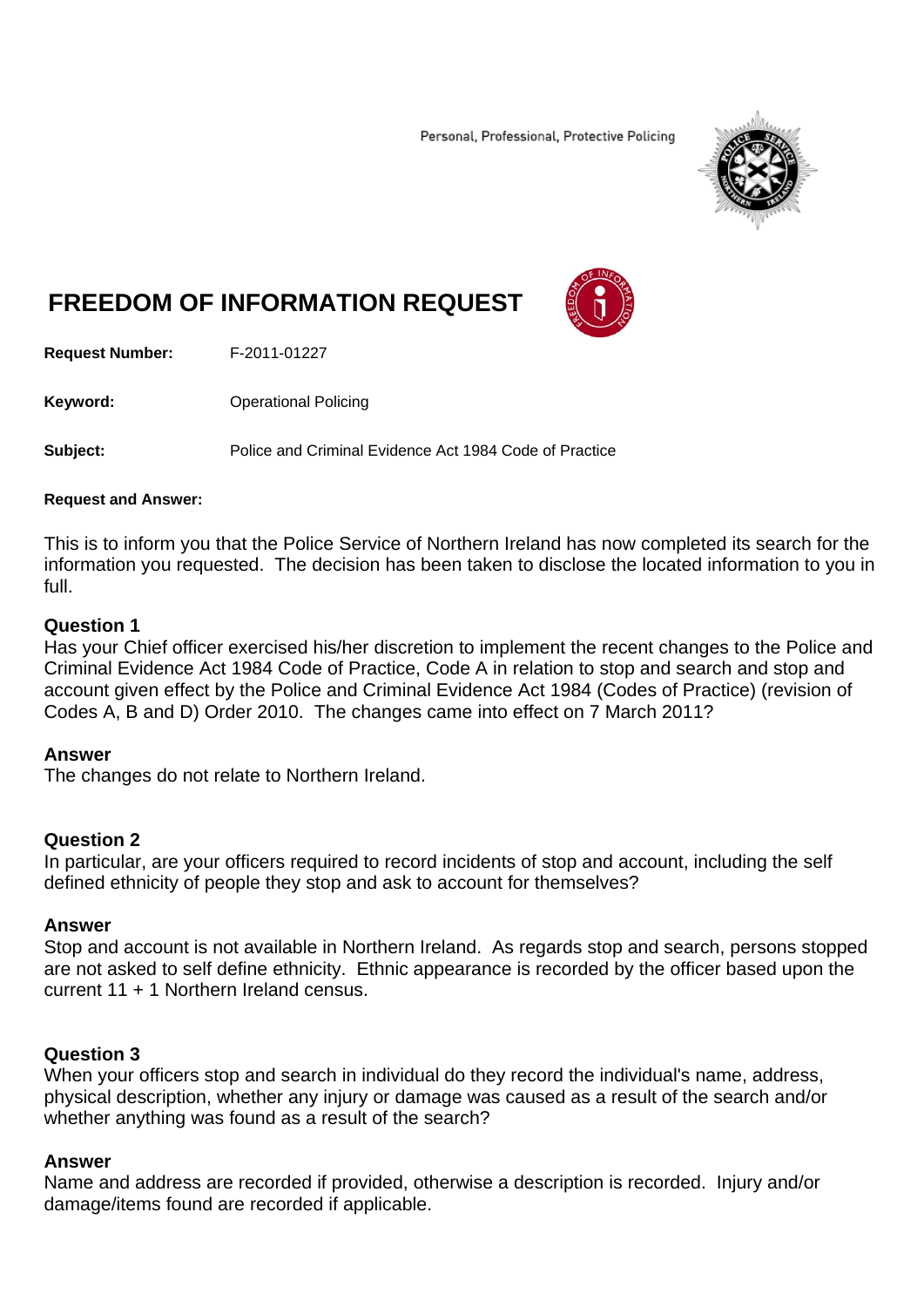# **Question 4**

Do community concerns exist around disproportionality (ie a greater proportion of people from a Black and Minority Ethnic Background are subject to stop and account than from the population as a whole) in any area under your jurisdiction? If so where?

# **Answer**

Stop and Account is not available in Northern Ireland.

# **Question 5**

Did you have 'due regard' to the need (a) to eliminate unlawful racial discrimination and (b) to promote equality of opportunity and good relations between persons of different racial groups ('equality objectives by virtue of s71 Race Relations Act 1976) in deciding whether to take a decision in the exercise of public functions which may disproportionately impact upon certain racial groups? If so, how?

## **Answer**

The PSNI Stop and Search Policy takes into consideration The Human Rights Act 1998 and the rights of people under the Act. It has also been audited for Section 75 of the NI Act 1998 and PSNI integrity standards. Consideration has been given to the compatibility of this document and related procedures with The Human Rights Act; with particular reference to the legal basis of its precepts; the legitimacy of its aims; the justification and proportionality of the actions intended by it; that it is the least intrusive and damaging option necessary to achieve the aims; and that it defines the need to document the relevant decision making processes and outcomes of action.

In the application of this policy the Police Service of Northern Ireland will not discriminate against any persons regardless of sex, race, colour, language, religion, political or other opinion, national or social origin, association with national minority, property, birth, or other status as defined under Article 14, European Convention on Human Rights (ECHR).

# **Question 6**

Please provide us with details of the steps you took in purported compliance with this duty when deciding to 'opt out' of the stop and account/stop and search reporting requirements of PACE Code A, in particular whether you took steps to;

- 6.1. gather relevant information;
- 6.2. engage (consult) with stakeholders;
- 6.3. conduct an 'equality impact assessment' (under the 2010 Act an equality analysis');

6.4. Weigh all information relevant to the equality objectives in the balance and to consider taking proportionate action in pursuit of those objectives, including steps to mitigate the adverse effects of the decision.

# **Question 7**

If so, please explain what steps you took in respect of each of the above.

## **Answer**

Stop and account is not available in Northern Ireland. As regards stop and search the PSNI complies with the current reporting requirements as outlined in the PACE (NI) Order 1989 Codes of Practice A.

# **Question 8**

Please provide copies of:

8.1. All records relating to the decision to exercise your discretion to implement the changes to PACE to include the date on which you made that decision and the records of the aforementioned steps